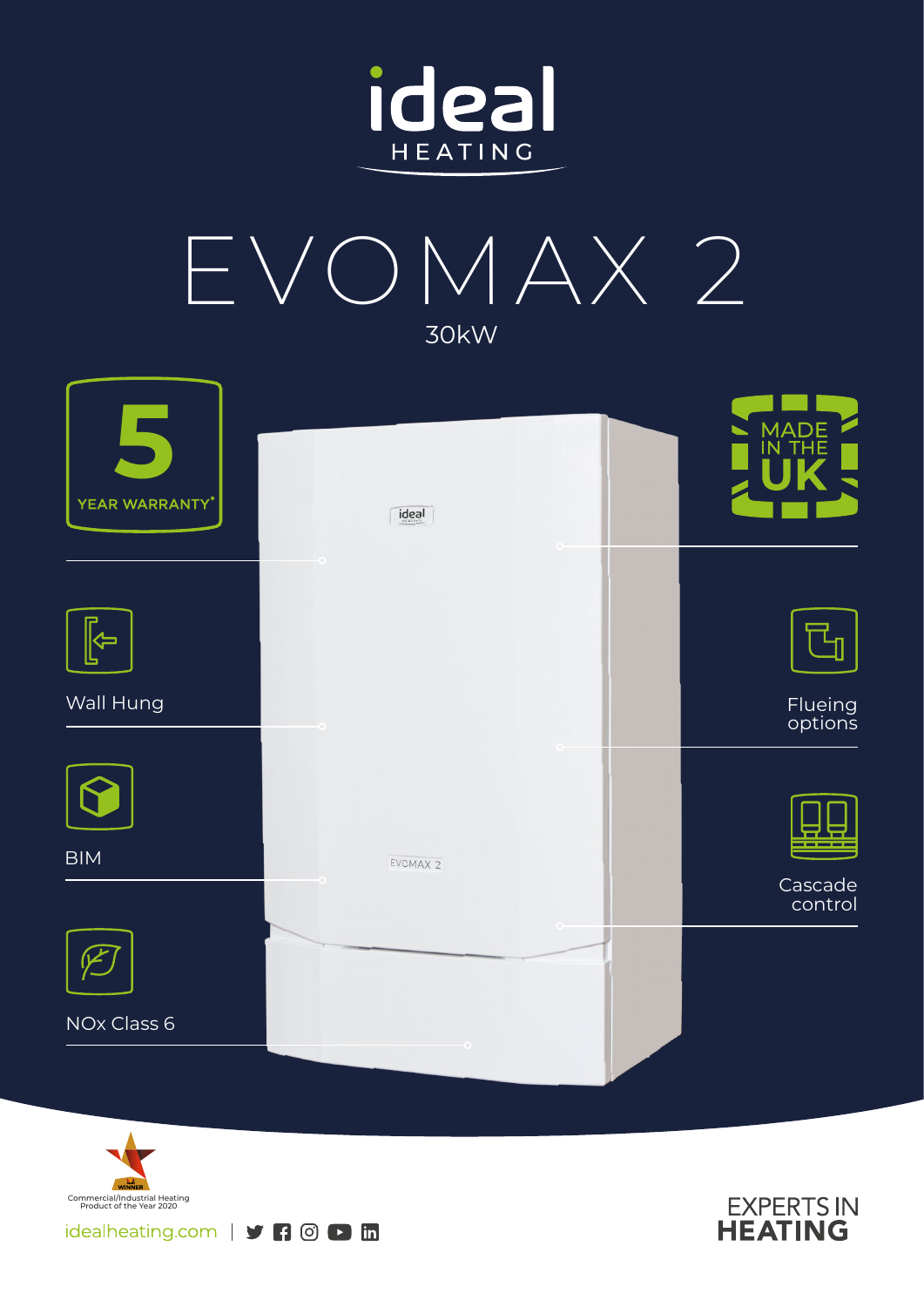# Features & Specification

Available in outputs of 30, 40, 60, 80, 100, 120 and 150kW, Evomax 2 is designed to ensure all installation requirements can be achieved. There is also an LPG Evomax 2 range from 30 - 120 kW for off mains installations.

#### • **Free Commissioning\***

- Robust cast aluminium silicon alloy heat exchanger
- NOx <40mg/kWh (Class 6) for all natural gas models
- High 5:1 turndown
- Up to 99.6% full load efficiency
- $\cdot$  Up to 110% part load efficiency  $\;\cdot\;$  Capable of operating at
- Compact small footprint
- Dynamic control menu set up
- Cascade controls option
- Easy servicing; 3 sides removable
- Built in, serviceable flue Non-Return Valve
- up to  $25^\circ \Delta T$





#### DIMENSIONS & CLEARANCES

| <b>BOILER</b> | <b>DIMA</b> | <b>DIM B</b> |
|---------------|-------------|--------------|
| 30.           | 360         | 130          |

The following minimum clearances must be maintained for operation and servicing:

CLEARANCE BETWEEN MULTIPLE BOILER INSTALLATIONS: 25mm





### BOILER ASSEMBLY INTERNAL VIEW **(40kW MODEL SHOWN) KEY 1.** Auto Air Vent **2.** Burner Fixings **3.** Fan **4.** Gas Valve **5.** Venturi **6.** Flow Thermistor **7.** Ianitor Unit **8.** Electrode Detection **9.** Ignition Electrode **10.** Water Pressure Sensor Imm **A+++ A++ A A**



**C D**

**idealheating.com** | **01482 492251** | **commercial@idealheating.com**  Ideal Heating, National Avenue, Kingston upon Hull, East Yorkshire, HU5 4JN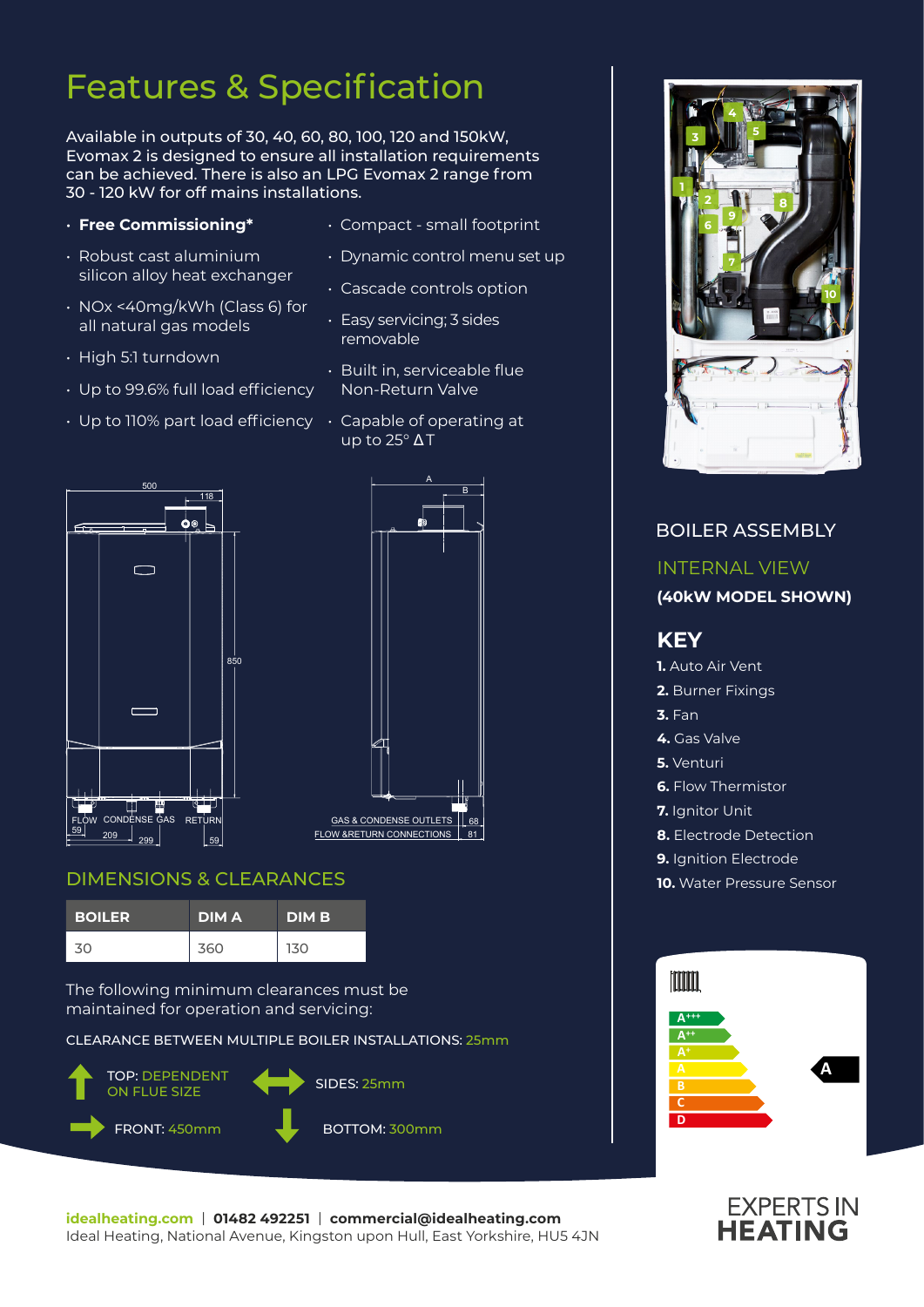## EVOMAX 2 30kW TECHNICAL SPECIFICATIONS

#### GENERAL

| Dry Weight                     | kq   | 47.5                                     |
|--------------------------------|------|------------------------------------------|
| <b>Boiler Dimensions</b>       | mm   | 850 (H)<br>x 500 (W)<br>$\times$ 360 (D) |
| <b>Boiler Clearances</b>       | mm   | Front: 450<br>Side: 25<br>Below: 300     |
| <b>Full Load Efficiency</b>    | $\%$ | 99.5                                     |
| Part Load Efficiency           | $\%$ | 109.2                                    |
| Seasonal Efficiency            | $\%$ | 96.7                                     |
| SEDBUK 2009                    | $\%$ | 89.6                                     |
| Min/Max Gas pressure (Nat Gas) | mbar | 17.5/20.0                                |

#### BURNER PRE MIX

| Fuel                       | (Type G20) | Natural Gas    |
|----------------------------|------------|----------------|
| Fuel Consumption (Nat Gas) | $m^3/h$    | 3.2            |
| Flame Protection           |            | Ionisation     |
| Ignition                   |            | Spark          |
| Boiler Output (Mean 70°C)  | kW         | $6 - 30$       |
| Boiler Output (Mean 40°C)  | kW         | $6.5 - 31.54$  |
| Boiler Input (Gross cv)    | kW         | 33.7           |
| Gas Inlet Size             |            | $G\frac{3}{4}$ |
| NOx Weighted (gross)       | mg/kWh     | 34.1           |
| NO <sub>x</sub> Class      |            | Class 6        |

#### **HYDRAULICS**

| Hydraulic Resistance ( $11^{\circ}$ C $\Delta$ T)   | mbar         | 425                    |
|-----------------------------------------------------|--------------|------------------------|
| Hydraulic Resistance (20°C ∆T)                      | mbar         | 127                    |
| Hydraulic Resistance (30 $\degree$ C $\triangle$ T) | mbar         | N/A                    |
| Nominal Flow Rate (11°C ΔT)                         | $1/m$ in     | 39.1                   |
| Nominal Flow Rate (20 $\degree$ C $\triangle$ T)    | l/min        | 21.5                   |
| Nominal Flow Rate (30°C ∆T)                         | $1/m$ in     | N/A                    |
| Min Flow Rate (20°C AT) (MAX MOD)                   | $1/m$ in     | N/A                    |
| Min Flow Temperature                                | $^{\circ}$ C | 30                     |
| Max Flow Temperature                                | °C           | 85                     |
| Min Working Pressure                                | bar          | 0.3                    |
| Max Working Pressure                                | bar          | 6                      |
| Max Static Head Of Water                            | metres       | 61.0                   |
| Condensate Connection                               | mm           | 25                     |
| High Limit Set Point                                | $\circ$ C    | 110 flow,<br>95 return |
| Flow & Return Size                                  |              | $G1\frac{1}{4}$        |
| <b>Water Content</b>                                | litres       | 3.0                    |

#### FLUE/AIR INLET

| Flue Size                           | mm      | 80/125 Concentric<br>or Open Flue |
|-------------------------------------|---------|-----------------------------------|
| Flue Gas Volume                     | $m^3/h$ | 41.3                              |
| Flue Gas Temperature 80/60          | $\circ$ | 70                                |
| O/F Max Counter Pressure Diff       | Рa      | 180                               |
| Balanced Flue Counter Pressure Diff | Pa      |                                   |

#### ELECTRICAL

| <b>Electrical Supply</b>   |      | 230V - 50hz                                    |
|----------------------------|------|------------------------------------------------|
| Current (Max No Pump)      | amp  | 4A                                             |
| Power Consumption          | watt | 81                                             |
| Modulating Input           | V/dc | 0-10V or OpenTherm                             |
| <b>Fuse Rating</b>         | amp  | 4.0                                            |
| Controls Voltage           | V    | 230V 50Hz volt free<br>control or PELV=<24V DC |
| <b>Insulation Class IP</b> |      | IPX4D                                          |

#### CONTROL OPERATION

| On/Off 0-10V DC              | Yes |
|------------------------------|-----|
| OpenTherm                    | Yes |
| <b>High Limit Protection</b> | Yes |
| Low Water Protection         | Yes |
| Volt Free Common Alarm       | Yes |
| Boiler Run Indication        | Yes |

#### OPTIONAL EXTRAS

| Multi Boiler Frame & Header Kits      | Yes |
|---------------------------------------|-----|
| Varican Module Master Kit             | Yes |
| Varican Module Slave Kit              | Yes |
| Extension Module Kit                  | Yes |
| OPENTHERM Room Control Kit            | Yes |
| Room Sensor Kit                       | Yes |
| Tank Sensor Kit                       | Yes |
| Outside Sensor Kit                    | Yes |
| Header Flow Tank Immersion Sensor Kit | Yes |
| Header Flow Tank Strap On Sensor Kit  | Yes |
| Safety Interlock Kit                  | Yes |
| 0-10V Pump Control Kit                | Yes |
| Condensate Pump                       | Yes |

#### **Please Note:**

The plate heat exchangers are to be used for system separation only. They must not be used for the direct production of domestic hot water. They should not be used for direct heating of swimming pool water where the chlorinated pool water would pass directly through the plate heat exchanger.

\*5 year warranty subject to Terms and Conditions. 5 years parts and labour warranty available subject to being commissioned by Ideal Heating. Free Commissioning Offer available subject to terms and conditions. Terms & conditions at idealheating.com